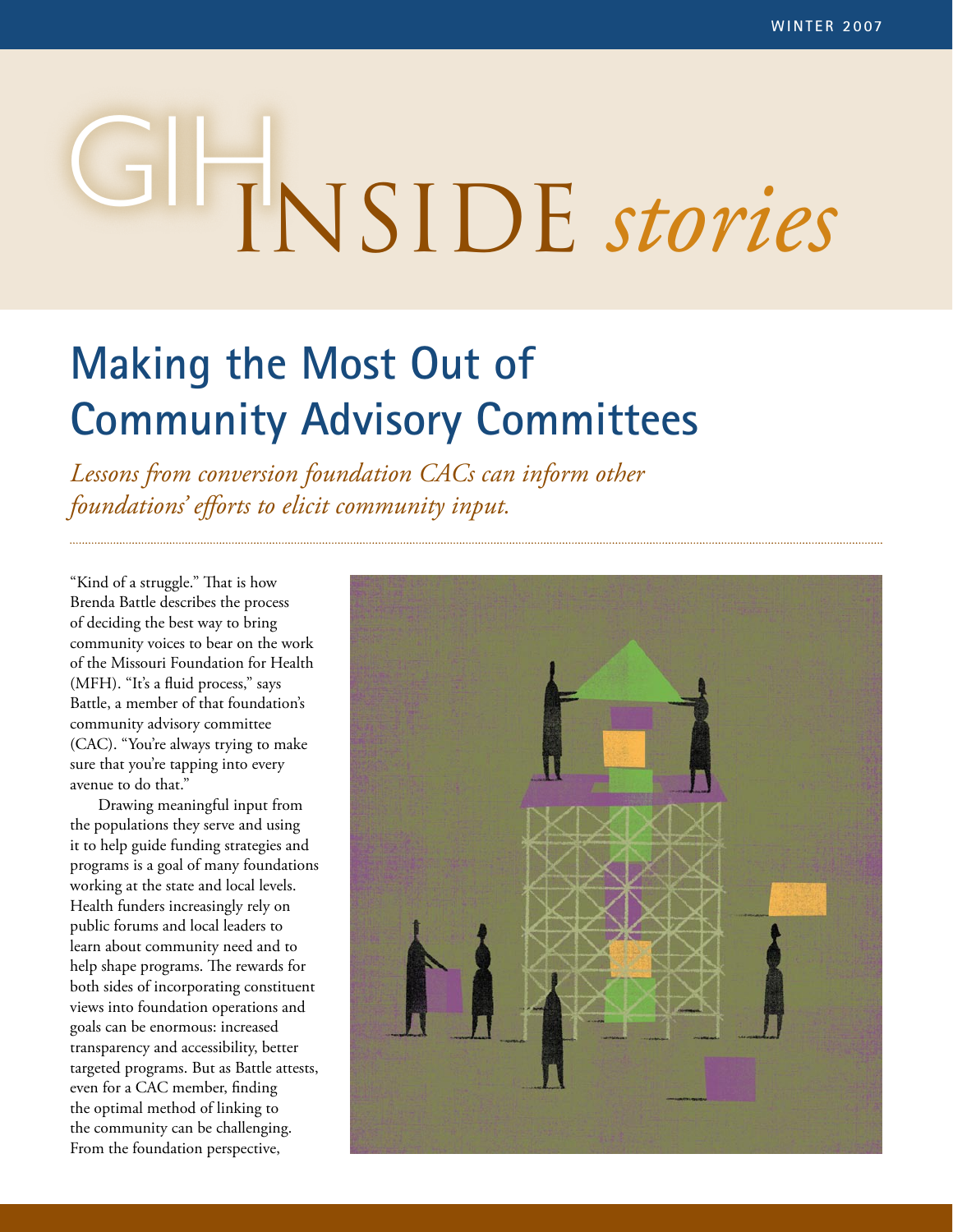having the right community members serve on such panels, keeping them engaged, and ensuring that they are able to pave useful inroads into the relevant communities are not always easy. The experiences of a specific kind of CAC—those, like the MFH's, born from health care conversion transactions—provide a useful prism through which to explore some of the challenges that many funders encounter in creating ways to learn from the communities they serve.



# **Original Intent, Ensuing Variety**

Conversion CACs are a work in progress, an experiment that began mostly on paper about a decade ago. A means of ensuring responsiveness to community needs on the part of foundations created from health care conversions, CACs were designed to ensure dialogue between the board and the populations these foundations were formed to assist.

The idea of eliciting community input into philanthropy was not new in the late 1990s. Some foundations were already relying on various forms of ad hoc CACs. At that time many nonprofit health organizations were

converting to for-profit entities through complicated legal processes. Most state laws require that assets transferred in this way be used for the same charitable purposes of the former nonprofit, and some state regulators created foundations to channel the assets. To help state consumer coalitions protect these public assets and institutionalize a community check on foundation operations, two national consumer advocacy organizations, Consumers Union and Community Catalyst, stepped into a number of the larger transactions. One result was these groups' promotion of formal, permanent CACs woven into the fabric of the new foundations. CACs thus became part of the model foundation bylaws

groups to serve as positive examples of community responsiveness for health conversions around the country. With assets of \$1.2 billion, the MFH falls within this group of seven. (These funders are a subset of some 20 conversion foundations that report using CACs, based on a fall 2006 GIH survey.)

Under these suggested bylaws, CACs have two roles: nominating foundation board members (to prevent boards from becoming selfperpetuating old boys' clubs isolated from the community); and overseeing and assessing the effectiveness of the board's community outreach activities. Most foundation boards have felt all along that the second role is more

*The spotlight at the time was on issues of power, says Phillip Gonzalez, philanthropy project director at Community Catalyst until 2005. "More often than not, it was, who runs the board, who runs the foundation?" Only sometimes was there traction to talk about how the CAC would carry out its community needs assessment role.*

that the two organizations jointly drafted. (Their learning on CACs and community-responsive philanthropy more broadly can be found in the 2004 handbook, *Building and Maintaining Strong Foundations*, at www. consumersunion.org/conv/pub/publicationfoundationstates/002252.html.)

These model bylaws, with variations, were adopted by some state regulators. Other regulators, hewing to the spirit of the bylaws, endorsed different models for community input. Oregon's attorney general, for instance, approved a "community affairs committee" that was proposed by the Northwest Health Foundation and comprises the funder's own board members. The state officials who embraced the model bylaws were those overseeing the birth of seven foundations that, because of their large assets, were targeted by these consumer

important. In the MFH's bylaws it appears first and is defined as two roles in one: advising the board annually on the efficacy of MFH programs "from the communities' perspectives" and advising on "communities' priorities" for future foundation efforts.

Historically, these last functions have not been clearly spelled out in most bylaws. And in practice, these community-bridge functions, however defined, often have been overshadowed by the contention that has arisen over the board nominations process. This process became front and center because of the politics surrounding health conversion transactions. The spotlight at the time was on issues of power, says Phillip Gonzalez, philanthropy project director at Community Catalyst until 2005. "More often than not, it was, who runs the board, who runs the foundation?" Only sometimes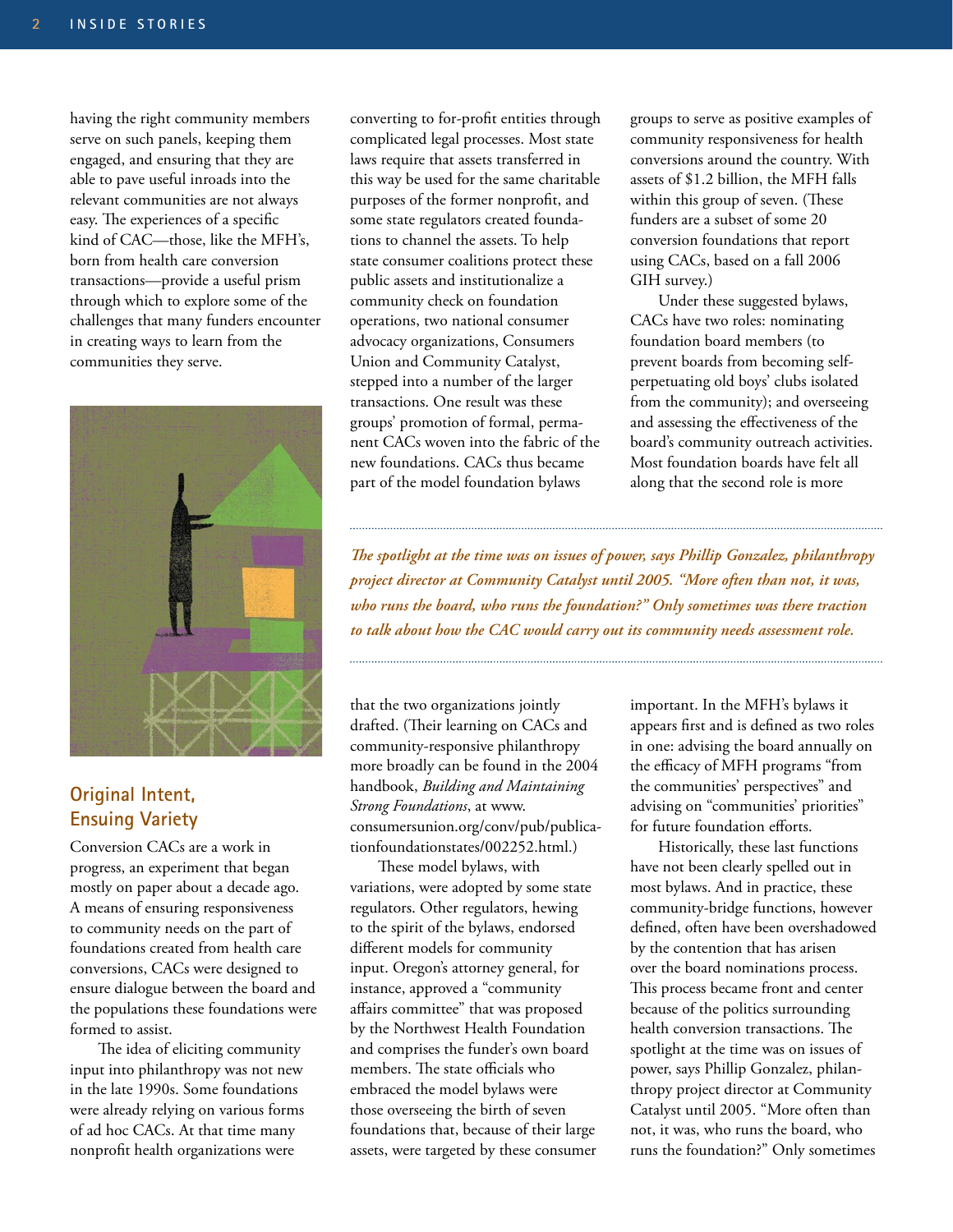was there traction to talk about how the CAC would carry out its community needs assessment role.

Struggles over governance issues were tied, in turn, to a lack of clarity about specific CAC responsibilities. Were CACs to govern or merely advise? Boards were anxious in part because they, not CACs, are legally responsible for a foundation's actions. Several years were to pass before boards and CACs like those at the MFH were able to come to a clear understanding about respective roles, and to arrive at a happier marriage. Only then did CACs begin to focus on their community input and performance monitoring functions. Now that most CACs are turning to these roles in a more concerted way, other challenges remain. How does a CAC work closely with a board to know enough about the latter's work to assess it without being co-opted and losing the objectivity needed to do that part of a CAC's job? How can a board rely on a CAC to be its eyes and ears when CAC members may be several degrees removed from the funder's target populations? How do a board and CAC cultivate personal relationships and mutual respect? How can a CAC (and foundation) maintain independence in cases where politicians appoint its members? Over the roughly six years that "conversion" CACs have been up and running, the answers have emerged through an evolutionary and sometimes sticky process.

Before probing how the MFH is meeting these challenges, it is important to understand that CACs vary dramatically in the nature of their board relations, assertiveness with which they carry out their duties, and capacity to elicit grassroots needs and input for the foundation's use in strategic and program planning. These variations are colored by local context. Factors include the politics surrounding the conversion, which usually dictated the foundation's appointment process; the bylaws' clarity on the delineation

of CAC and board roles and how the CAC is to carry out its advisory duties (most bylaws devote little space or specificity to the CAC); the size and culture of a state, which at times have helped set the tone for parties' willingness to work together; and invariably, observes MFH's CEO and president James Kimmey, the players' personalities.

The MFH's experience with its CAC falls somewhere on the middle of the continuum that marks how CACs function today. On one end are unbashful, highly engaged CACs. These groups have their own subcommittees, initiate activities such as grantee site visits, and enjoy high attendance rates at meetings that sometimes occur more

only exercising the rights they felt were theirs. The MFH bylaws granted no formal governance or fiduciary responsibilities to the CAC; those belonged to the board. But the advisory body commented on all foundation business, including how the board was investing its assets. The result, says James Kimmey, was immediate conflict between the two entities.

Some of what sparked the CAC's sense of ownership over the MFH, created in 2000 as part of a conversion agreement involving Blue Cross/Blue Shield of Missouri, was due to circumstance. The nominating committee appointed by the state attorney general and governor to select the foundation's initial board was slated to dissolve once

*The MFH bylaws granted no formal governance or fiduciary responsibilities to the CAC; those belonged to the board. But the advisory body commented on all foundation business, including how the board was investing its assets. The result, says James Kimmey, was immediate conflict between the two entities.*

often than those of the foundation boards. On the other end are what one foundation CEO calls "committees in search of a function." These CACs take their action cues from foundation staff, have few agendas of their own, and suffer weak meeting turnout. Most of the eight CACs examined for this story fall somewhere between the two extremes, but that location is not static; CACs can inch toward one pole or the other as they work out relationships with their boards and fine-tune their roles. Notably, being at the overdrive extreme does not guarantee a CAC's effectiveness in carrying out its community voice function.

#### **Early Tensions**

"They saw themselves more as the board and us as some sort of appendage to it," recalls MFH board member Alberta Slavin. CAC members were

the MFH board held its first meeting. The governor and attorney general were then to appoint the foundation's first CAC. The nominating committee submitted names of 35 board candidates to the appointing authorities. But in late 2000 Governor Mel Carnahan died in a plane crash. The attorney general ended up appointing 15 of the 35 nominees to be the foundation's first board. And in the ensuing turmoil effected by the governor's death, the attorney general appointed the same 13 people on the nominating committee to become the CAC. Those individuals predated the board, established in December 2002, and felt that the foundation was their baby.

The resulting tension over governance responsibilities came to a head over the board election process in 2003. With relations already dicey, the CAC further alienated the board by submit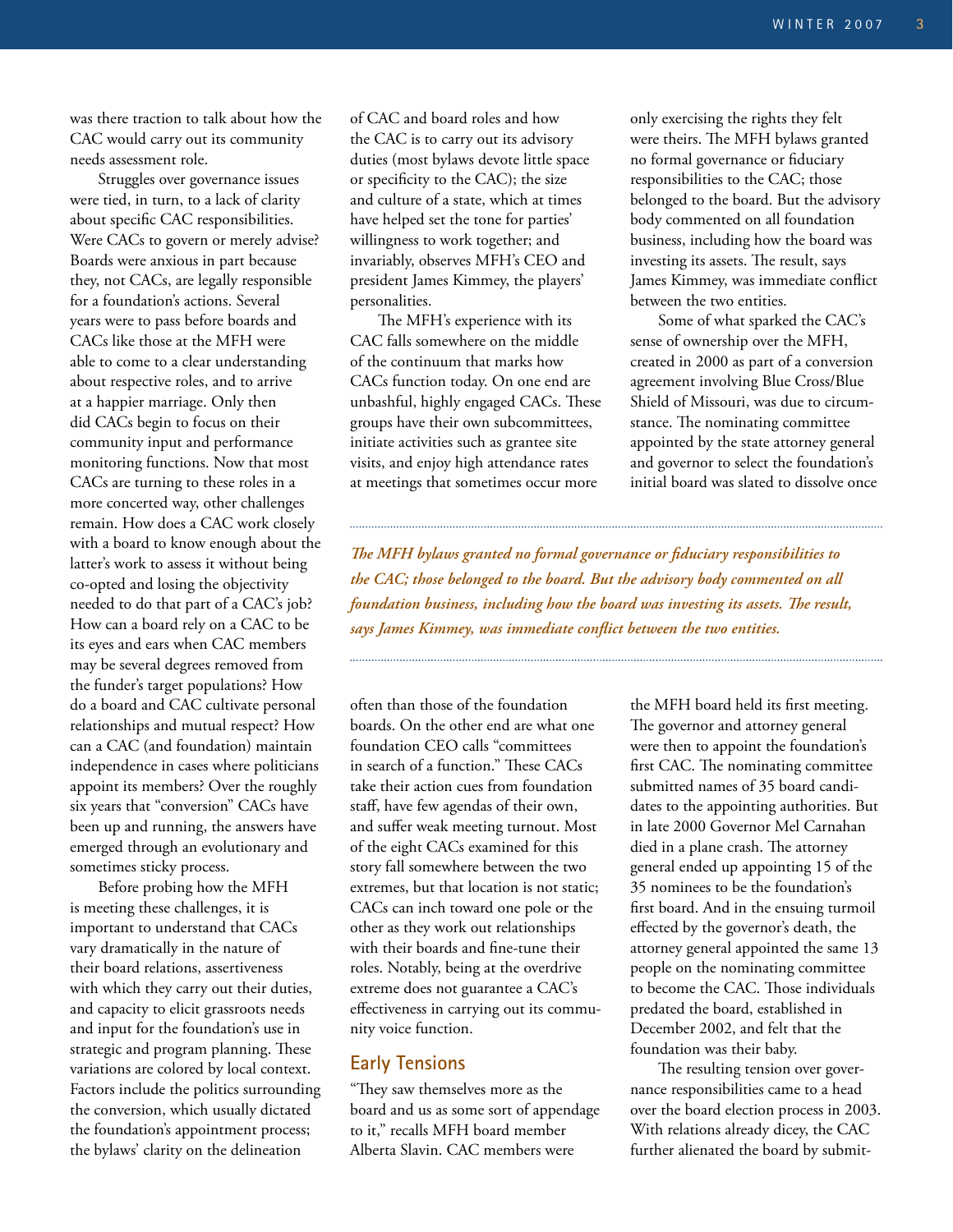ting names for new board members in a way that tied the nominees to specific seats rather than to a pool from which the board could select names for any vacancy. The board rejected the nomination method. Exerting its only real authority, the next year the CAC did not renominate the board members who had made the motion to reject the advisory body's nomination approach. The board did not want to lose these two members and refused to vote on new directors. After the attorney general stepped in and threatened legal action, the election took place, two months late, in February 2004.

After the election brouhaha, the MFH's board and CAC created an ad hoc joint committee to figure out a way to avoid such impasses in the future. That group arrived at a nominations

ship between the two entities works pretty well."

One change that has aided the process: The board now alerts the CAC to skill areas needed in filling upcoming board vacancies. The CAC, says chair Corinne Walentik, makes a conscious effort to solicit people with these skills as board nominees.

Ironing out the mechanics of the CAC's board nominations process, together with natural board and CAC turnover, helped steady board-CAC relations. But Kimmey credits the end of that unpleasant first phase to agreement between the two bodies to appoint CAC members to board committees as "participant observers." Once that accord was reached, ill feelings let up a bit, he says. But when the foundation clarified that the board, not

*"When people drive five hours to come to a CAC meeting, I want to make sure they're dealing with substantive issues and not just being a rubber stamp for what the board is doing." Wendy Wolf has found that CAC members engaged in the foundation's committee work have a far better grasp of the foundation's activities.*

process that Kimmey describes as convoluted but effective in preempting conflict. More importantly, other things have changed. "We are now four years into this," he says. Only a handful of the original 13 CAC members are still serving. A majority of the board has been elected by the second generation of CAC members. Prickly feelings born of old differences still exist, says Kimmey, and "we still have people on the board who would like to eliminate the CAC." But the board nominations process has vastly improved and produced, in his view, excellent nominees. Brenda Battle, a CAC member who came on at the tail end of the board-CAC clash, agrees that the nominations process has improved. "I think the newer board members see the value of the CAC, and the relation-

the CAC, was the governance body, the interest of some of the original CAC members "waned real fast," he says. The foundation then went through a second phase when CAC members were resigning. The attorney general was having trouble identifying people to appoint and the CAC was drawing only four or five members to a meeting. Says Kimmey, "It just went flat for a while."

# **Improving a Delicate Relationship**

Despite that temporary lull, having CAC members participate in board committees has been a useful move that many other foundations also have taken. The arrangement, which exists in some funders' bylaws, can help buoy CAC members whose sails are punc-

tured once they realize they cannot play a governance role in the foundation. Getting involved in the meat of the board's work can make CAC members feel better about the board and more engaged and better equipped to assess foundation efficacy in carrying out its work. Says Maine Health Access Foundation president and CEO Wendy Wolf, "When people drive five hours by car to come here to a CAC meeting, I want to make sure they're dealing with substantive issues and not just being a rubber stamp for what the board is doing." Over the years Wolf has found that CAC members "engaged in the foundation's committee work have a far better grasp and a level of commitment to what the foundation is doing than those who merely serve on the CAC without the additional committee work."

In the Missouri case, all board committees have at least one CAC representative. CAC members have no voting rights except for the two members who serve on the program and grants committee. By law that committee, explains Kimmey, can have two nonboard members, and the board invited CAC representatives as a diplomatic gesture. Pediatrician Corinne Walentik, CAC chair until late 2006, relished her assignment on that committee, the "one place where if I ask the right questions and help get some good grants for the right people, we can really make a positive impact."

Another way of fueling CAC involvement? By virtue of general practice or bylaws, many foundations see their CACs as a training ground for potential board members. "It sometimes is hard to recruit people for the CAC because it doesn't have the same amount of powers as the board and certainly not as much prestige," says the MFH's Walentik. Formalizing the notion of the CAC as a source of potential board members would likely motivate more people to join the CAC, she says. No such provision appears in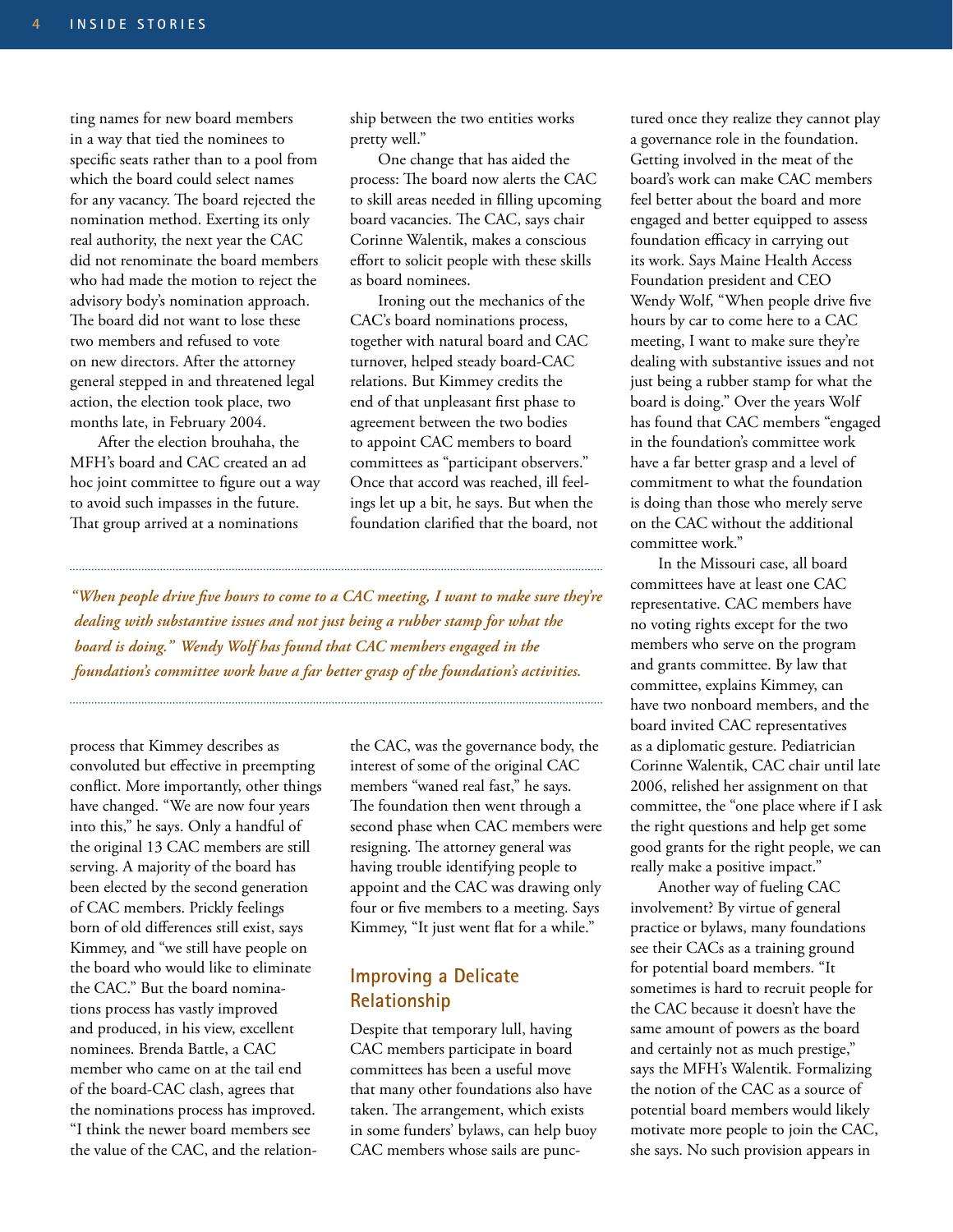the MFH's current bylaws, but two of the MFH's three CAC members who nominated themselves to the board over the last few years were elected.

 None of these steps to enhance board-CAC harmony and CAC engagement can occur without the backdrop of leaders who are willing to work together. "I think you need to be very cautious about the kind of chairperson you have for the CAC and their mindset as to whether they view this as a collaboration as opposed to a confrontation," says MFH board member Brewster. Crucial, too, is a positive relationship between the board and CAC chairs. When she was the MFH board chair, Brewster says that she and the CAC chair lunched informally "just to be in touch about concerns with the foundation, the

member called "an uber-board"—was more aligned with that of the board. Attendance has reached almost 100 percent at bimonthly CAC meetings (which take place at MFH offices), he says. The CAC has beefed up the way it goes after board candidates, and in this respect the group "is doing its job," or at least a key part of it.

### **Sacrificing Objectivity for Knowledge?**

More closely involving CAC members on board committees runs the risk of weakening their ability to carry out another important function—assessing the efficacy of foundation programs. Kimmey sees the MFH's CAC as "an external observer that is up close to the foundation rather than an external

*"If CAC members have the power to make grants, they're no longer independent," which could undermine the "honest broker voice" for the community that CACs were meant to play for foundations.*

community, and the needs." Kimmey traces many of the problems in board-CAC relations to personality. It's no secret, he says, that the person who chaired the CAC the longest emerged from "the sixties confrontational politics." That chair's successor, Corinne Walentik, says Kimmey, "comes out of a different culture." She has been close to the board chair, and their collegiality has hugely benefited the foundation. "It's much better when we're nonconfrontational," says Walentik.

The arrival of new CAC members like Brenda Battle, observes Kimmey, marked the third, currently well-functioning phase of board-CAC relations. "Brenda and some of the other newer members had a much clearer vision of what their role was," he notes. That vision—not to be what one CAC

observer at a distance." Sometimes it is difficult for a group to criticize its own decisions, he says, so having a CAC that serves as a kind of external voice has value. (The CAC's last few annual performance reviews of the MFH— see www.mffh.org/community\_advisory\_ committee.html—are frank, substantive, and on the whole positive about the foundation's work.)

Can up close be too close to retain an external voice? Debbie Greiff is a California-based community development consultant who assisted Consumers Union's philanthropy workgroup and surveyed seven CACs in 2003. She noticed that a number of CAC members (like Walentik, above) were starting to serve on their boards' grantmaking committees, because that's where they felt they could contribute

the most. She expresses concern that "if CAC members have the power to make grants, they're no longer independent," and that this kind of involvement could undermine the "honest broker voice" for the community that CACs were meant to play for foundations. After all, by law some CACs conduct performance assessments of their boards and need some distance to do this well.

Most CACs, however, do not seem to share that concern. Lisa Polhmann, a past CAC chair at the Maine Health Access Foundation, is aware that too much closeness to a board could potentially compromise



the accountability function that consumer groups originally envisioned for CACs. Nonetheless, she says, "It would be very difficult for an outside group of community people to have enough information to comment on how the foundation is doing, where it's putting its money, if it weren't integrally involved in some way. Otherwise, what would be your point of information? You'd get reports from the staff about how the organization is running. But it just doesn't feel like you'd end up with as much influence as you would if you were more involved. Now whether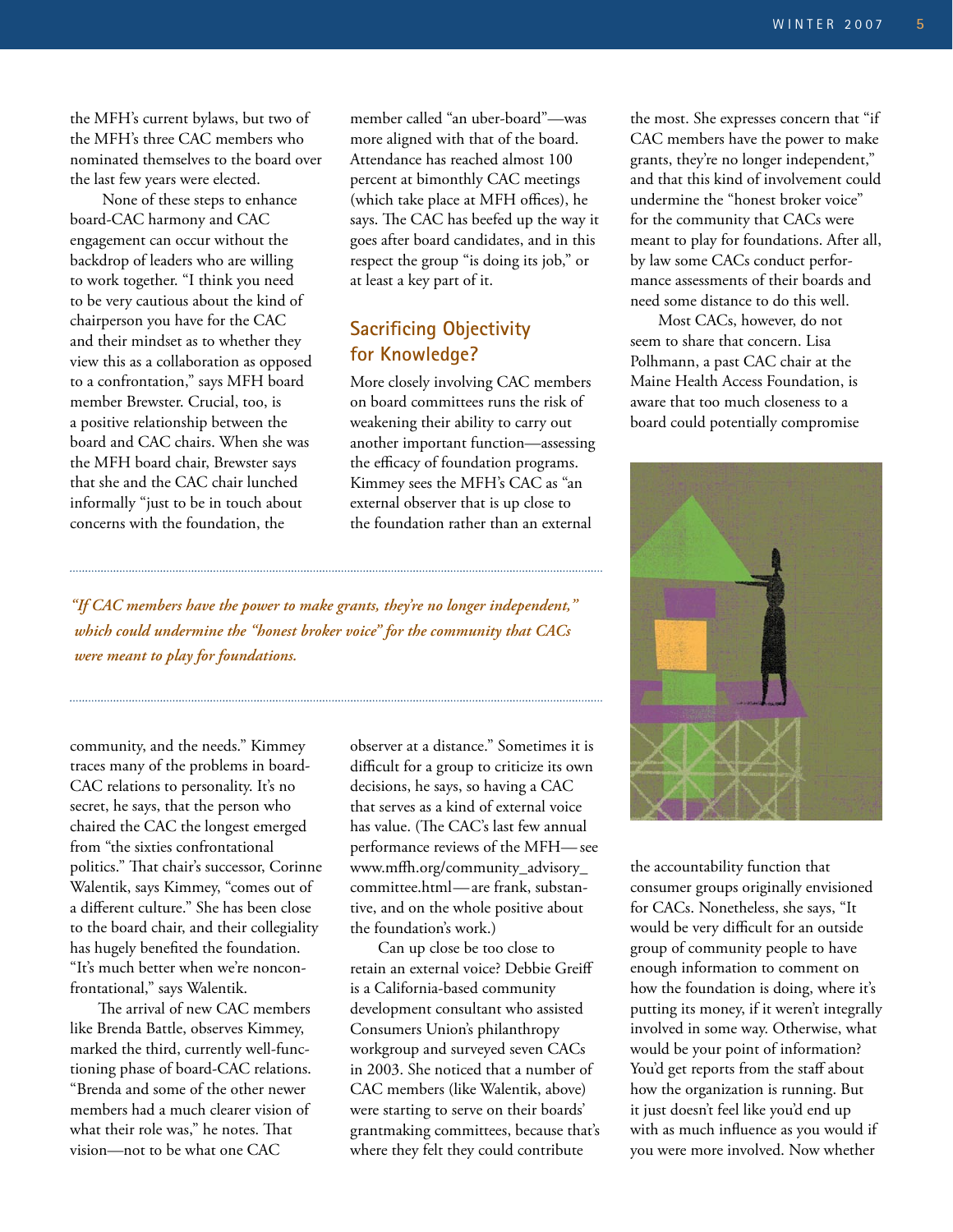that means you end up being co-opted, I guess that's always a tension." In Polhmann's view, such involvement has been "the thing that's made the CAC most viable and most relevant."

### **Providing Real, If Unintended, Assists**

Foundations appreciate the value of a viable and relevant CAC in improving their capacity to serve constituent populations. When it's working right, says Kimmey, the CAC has the opportunity to be "a little broader" than the board by looking out to the community and getting information that can be helpful to the board. Indeed, agrees Phillip Gonzalez, formerly at Community Catalyst, these ideals are at the heart of the CAC concept. Gonzalez says that the intended role of a CAC was to be a third party within the foundation (after the board and staff) whose lack of governing and fiduciary responsibilities allows its members to be more creative in thinking about the foundation's work vis-à-vis the community. When at their best, notes Gonzalez, now with the Blue Cross Blue Shield of Massachusetts Foundation, CACs also ensure direct dialogue between the board and the community.

The CACs that do well at this tend to have members who are familiar with state populations in need and who feel valued, respected, and fully utilized by the foundation. They may also be given additional responsibilities by their boards. The CAC of New Mexico's Con Alma Foundation has a solid knowledge of the state's diverse populations. Addressing needs across the state requires a drive of five or six hours from the foundation office, says executive director Robert Desiderio. "We cannot possibly do that from Santa Fe, so we need the CAC members to tell us what the issues are in these communities."

Con Alma's mandated CAC is "organically" part of the foundation,

ingrained in its culture from inception in 2001, says Desiderio. The funder's CAC is unusual in that it does not nominate the board. This fact, together with what program director Dolores Roybal calls the larger, "collaborationfocused" culture of New Mexico, have helped preempt the conflicts that have afflicted other foundations and their CACs over governance. These same factors helped Con Alma's CAC focus on its community input role from the get-go. The CAC has three subcommittees (nominations, which searches for new CAC members; outreach, which assesses if foundation grants are meeting the goals of representing the whole state; and evaluation, which looks at how board grantmaking and

that without it Con Alma "would either have to put our staff throughout the *Con Alma's CAC is unusual in that it does not nominate the board. This fact, together with what Dolores Roybal calls the larger, "collaboration-focused" culture of New Mexico, have helped preempt the conflicts that have afflicted other foundations and their CACs over governance. These same factors helped Con Alma's CAC focus on its community input role from the get-go.* 

other activities are reaching target service populations). The group also has ample opportunity to express thoughts about all foundation work: CAC members sit with full voting rights on every board committee. A strong push from the CAC helped direct "substantial dollars" into advocacy grants related to universal health care, says Desiderio. And the findings of a health disparities report initiated by the CAC, says Roybal, are helping to shape the funder's grantmaking in this area. CAC chair Alice Salcido accurately observes, "We really do have a greater impact on what is going on with formulating policy and direction than a lot of the other advisory committees around the nation."

The CAC has extended roles that go beyond those of its counterparts

state, which would be a bureaucratic nightmare, or they would be operating [only] from Santa Fe, where we would lose the impact of the local communities." In turn, says Salcido, the site visits boost the CAC's knowledge base about the community.

in other foundations and beyond the intent of the consumer groups that shaped the CAC idea. Take site visits. Desiderio says the foundation likes CAC members to participate because "we believe the CAC has a better background with respect to our grantees than any of us has." That body's members conducted 60 percent of on-site applicant interviews in the 2006 grant cycle without staff, forwarding their recommendations to the foundation. Roybal, who replaced Desiderio as executive director in January 2007, praises the CAC for taking "quite a load off of staff." The CAC is so crucial to the foundation's work, Desiderio says,

#### **Seeking Community Say**

The MFH's CAC does not go beyond its originally conceived roles by conducting site visits. What the CAC provides, says Corinne Walentik, is "a little bit more feedback into what's going on, and a little bit more ability to let the community know what the foundation is doing." One way it does this is by taking the lead in holding annual statewide listening sessions to solicit public input on unmet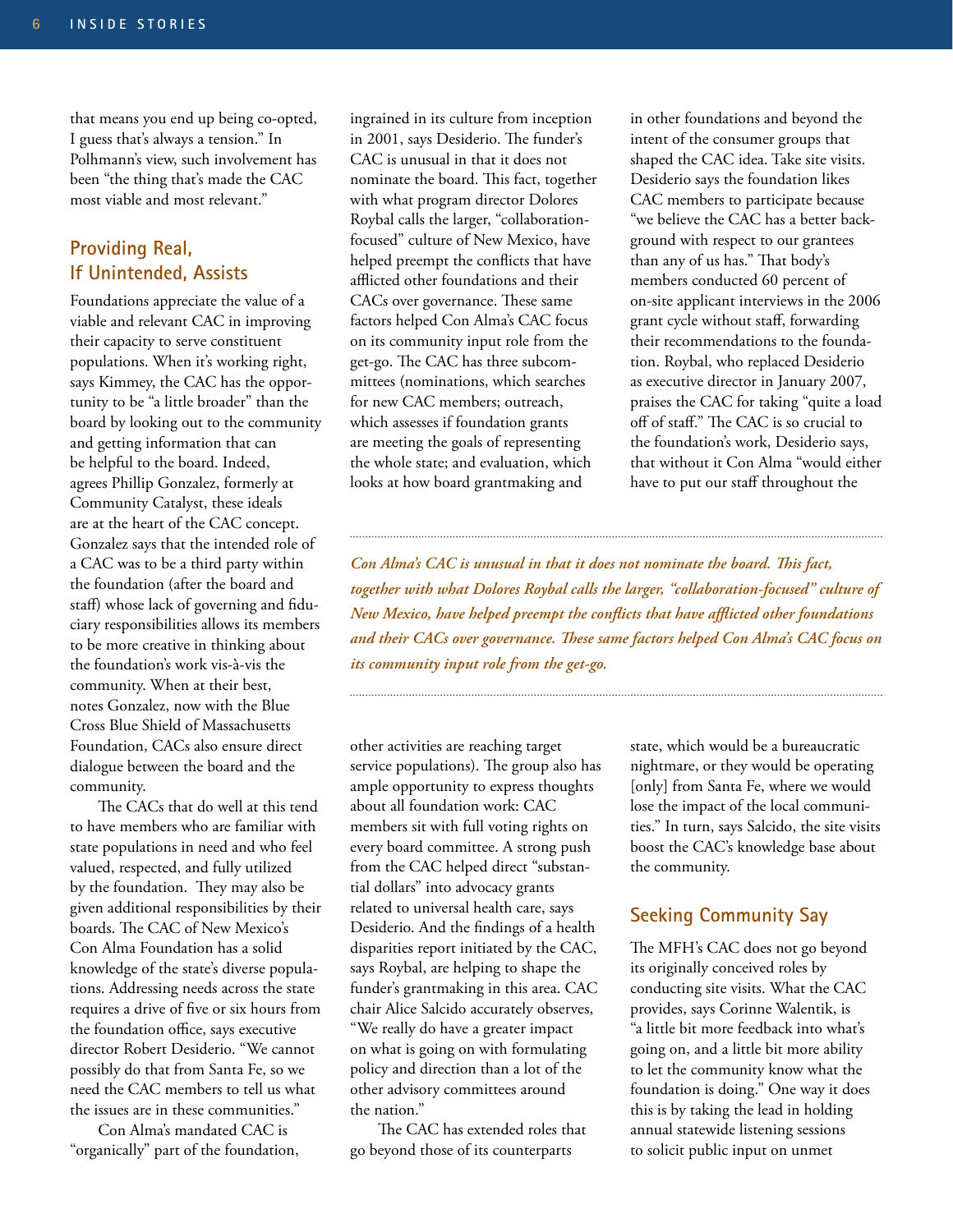health care needs. In 2006 the MFH organized nine such forums, which were chaired by a CAC member and attended by at least one board member and several staff. Based on the proceedings, staff then compiled a report on community concerns. The annual document, says Kimmey, is a source of input for strategic planning (see www.mffh.org/forum\_reports.html). Board member Mikki Brewster traces the creation of specific programs to feedback from these forums.

Kimmey praises the CAC for trying hard to get the most out of these community gatherings. An example of the CAC's challenge, he says, is "how to get the people who are most affected by the [recent cuts in government] programs to actually come and talk about it." It's easy to get the mental health association folks and the federally qualified health center folks, he says. And in the forums' first two years, "it was almost all corporate interests" who attended or, according to board member Alberta Slavin, people looking for funding support or grantees there to thank the MFH. In 2005 the CAC changed the gathering format. Rather than having an open mike and free flow of ideas, organizers decided to concentrate on the effects of that year's Medicaid cuts and the growing numbers of uninsured. They worked hard to get people who had been kicked off Medicaid due to program cuts to attend. The stories these people told "would curl your hair," says Kimmey, and the input was incorporated into strategic planning and grantmaking. The CAC's community-input function "is not all it could be," he notes. But the CAC is "halfway there"—further than it was only a few years ago.

#### **The Peril of Politics**

A CAC with broad community representation can sometimes be a political asset, says Community Catalyst president Kate Villers. It can

protect a foundation against external threats from policymakers wanting to change its nature and structure. It can legitimize a foundation agenda. On balance, however, foundations find the political baggage that usually came with CACs to be a liability.

Some of the politicians who stepped into the conversion transaction fray of the late 1990s gained more power than others over the resulting foundations, says Betsy Imholz, special projects director for Consumers Union. The politicization of the CAC appointing process "is not a great



thing," she says, but is "the reality we deal with." The main sticking point? A CAC's links to its appointing authority. "The discussions leading to the adoption of many CACs were not focused just on creating an independent foundation," says Phillip Gonzalez. "All too often CACs or their foundations were conceived in relationship with the governor's or attorney general's office, which became a distraction from the original concept."

One contribution to this distraction is the connection between politics and CAC composition. Despite their

name, with some exceptions CACs don't look much different from their foundations' boards. Racial, gender, and geographic diversity infuses boards and CACs to a similar extent. Having "community" in the name doesn't guarantee a thing, notes consultant Debbie Greiff. CACs typically have a mix of health care service providers, lawyers, retired professionals in and outside of the health field, and former state senators or other friends of the body's appointing authority. Few are dominated by representatives of consumer or disadvantaged groups. According to Kimmey, the Missouri attorney general "finds it easier to appoint people who are involved in organizations he knows about than it is to go out and really try to find some of the stronger advocates to sit on that body." It's been a constant discussion both at the board and the CAC, says Kimmey, but neither group "has really been able to get that kind of representation. We're even thin on advocates for the under- and uninsured and the poor."

But there is another, greater hazard to a CAC-political office tie, particularly if only one official nominates the CAC, as is the case in Missouri. Missouri Attorney General Jay Nixon, a Democrat in a mostly Republican state, is proud of his role in forming the MFH and highly supportive of its charge to address the unmet health care needs of the underserved. His term will end in January 2009, however, and an attorney general less sympathetic to the MFH's work could replace him. Undoing a foundation's conversion transaction agreement would be difficult but not impossible. In 2004 a state legislator sponsored a bill that would have abolished the MFH's CAC and had the governor appoint all board members, thereby opening the possibility of "some redirection toward programs and priorities aligned with the governor's political philosophy," says Kimmey. The proposal died as the result of an intensive effort by